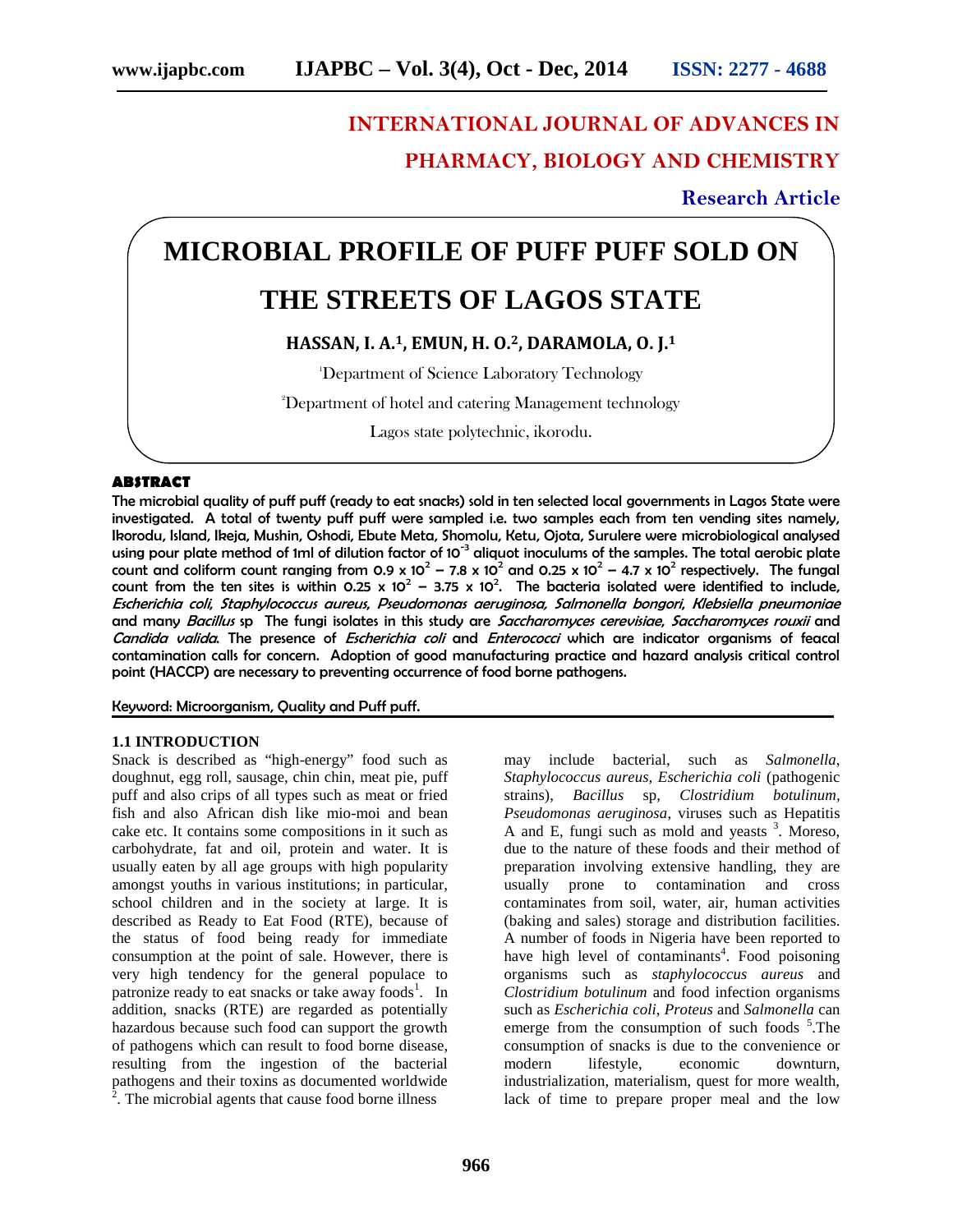purchasing power are reasons for the increased patronage for ready-to-eat food  $6.5$  sestimated that a significant proportion of the approximately 1.5billion episodes of diarrhea and more than three million deaths globally recorded annually result from consumption of food with microbial pathogens and toxins. The major concern with ready-to-eat food (snacks) is their microbiological safety mainly because vending is done in places that may have poor sanitation. In some African countries, such foods have tested positive for various microorganisms of public health concern including feacal Coliforms*, Escherichia coli, Staphylococcus aureus, Salmonella sp, Bacillus cereus.* A study conducted by <sup>7</sup> observed that the presence of *Escherichia coli, Enterococcus, Klebsiella sp and Staphylococcus aureus* are of concern and further support the possibility of feacal contamination of product due to poor sanitation. *Bacillus* and *Pseudomonas sp* isolated are known to be environmental contaminants and opportunistic pathogens that have been implicated in food borne diseases and known to cause food spoilage that can lead to economic loss. <sup>8</sup> concluded that the most predominant bacterial contaminant was staphylococcus aureus with 25.56% this was traced to the fact that it is abundant in human body (skin, nail and hair), similarly, Bacillus cereus showed high percentage 18%, due to the fact that it forms abundant spore in soil, water and air and hence can be easily present in these foods. <sup>4</sup> isolated microorganisms from sausage and sea food respectively. The presence of *Staphylococcus aureus* could be as a result of it; being a common organisms on skin, hands and hair and hence their presence in sausage, may result in contamination due to handling, processing, transportation and storage.  $\frac{1}{1}$  had studied domestic water usage in Port-Harcourt metropolis and indicated the water source can serve as route of contamination such as well water, rain water and pipe borne water respectively. In addition, according to  $\frac{9}{2}$ the presence of *Escherichia coli* is an indication of feacal contamination of the water sources that were utilized in the processing of these food products. <sup>10</sup> isolated microorganisms from locally produced 'Robo' snack from melon seeds in Abeokuta metropolis. And these organisms were *Bacillus sp, staphylococcus aureus, Salmonella sp, Aspergillus fumigates*, were found in the Robo snack that is being prepared manually and with no consideration for sanitary practices; hazards in the forms of microbial contamination and ultimately food borne illness will occur when consuming such products.

Some of these organisms might be picked up during grinding, mixing, kneading and molding. However, isolation of *Staphylococcus aureus* as well as *Salmonella* may be due to cross contamination of using unhygienic utensils, or it may be due to contamination from skin and mixture during the process of production; it can also be by non-human contact e.g. poor environment. This study therefore evaluates the microbial quality of puff puff prepared and sold on the streets in ten local government areas in Lagos state.

# **2.0 MATERIALS AND METHOD**

# **2.1 Collection of Samples**

Ten local governments in Lagos were sampled. Those sites were chosen because they are densely populated and they are highly patronized by people of different status. These locations include, Ikorodu, Island, Ikeja, Mushin, Oshodi, Ebute metta, Shomolu, Ketu, Ojota and Surulere respectively.

Two samples each of puff puff were purchased from those locations. The samples were aseptically collected in sterile polythene bag and transferred immediately to the laboratory for further analysis. All media used in this investigation were prepared according to manufacturer prescription

# **2.2 Methods**

A 9.0ml amount of distilled and sterile water was pipetted into sterile screwed capped test tubes. Subsequently 1.0g of each sample was weighed into a sterile mortar and the sample was grinded with a sterile pestle with small portion  $10^{-1}$  diluents. The sample was poured into a sterile flask. One ml  $(1.0ml)$  aliquot from  $10^{-1}$  dilution was taken and transferred into the next dilution blank containing 9.0 ml amount of sterile water  $(10^{-2}$  dilution). The sample were serially diluted up to  $10^{-3}$  dilution, poured plate technique was employed. A prepared molten Nutrient agar, MacConkey agar, Baird Parker agar, Salmonella Shigella agar and Potato Dextrose agar were poured into the Petri dishes after 1.0ml aliquot inoculum was placed into plate respectively. The plates were gently shaken to and fro for proper distribution of the inoculums. The plates were allowed to set and incubated inversely under aerobic condition at  $35 \pm 2^{\circ}$  c for 24 hours for bacteria while at  $25 \pm 2^{\circ}$ c for 3-5 days for fungi. The growth on each plate was examined at the end of incubation and colonies were counted using colony counter (cfu/g).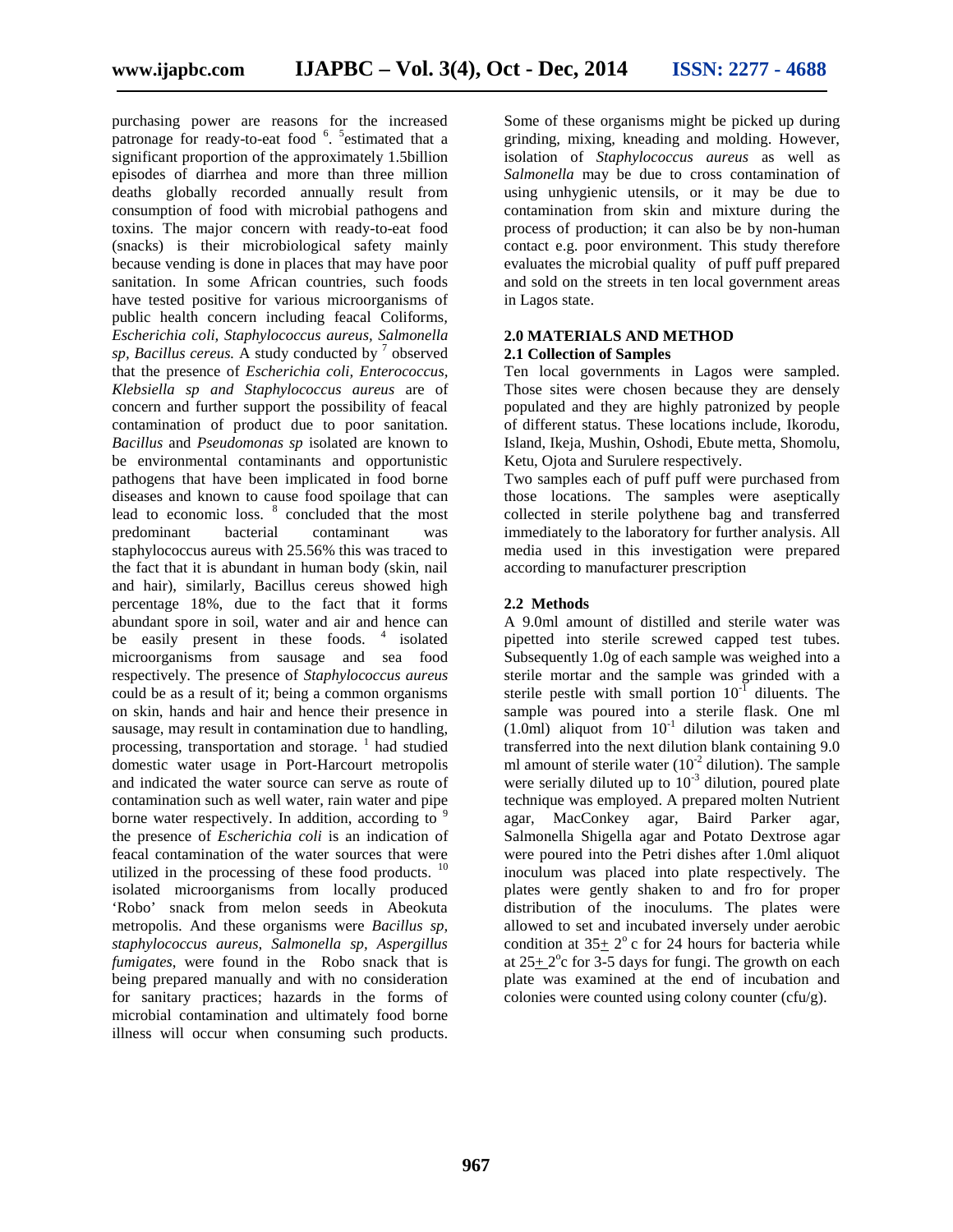**www.ijapbc.com IJAPBC – Vol. 3(4), Oct - Dec, 2014 ISSN: 2277 - 4688**

|                                             | DILUTION.                 |                                                                 |                                                      |                                                              |                                                     |                                                                  |  |  |  |  |  |  |  |  |
|---------------------------------------------|---------------------------|-----------------------------------------------------------------|------------------------------------------------------|--------------------------------------------------------------|-----------------------------------------------------|------------------------------------------------------------------|--|--|--|--|--|--|--|--|
| <b>Sample Site</b><br><b>Sample</b><br>Code |                           | <b>Total Bacteria</b><br><b>Count on Nutrient</b><br>agar cfu/g | <b>Coliform Count on</b><br>Mac Conkey agar<br>cfu/g | <b>Staphylococcus Count</b><br>on Baird Parker agar<br>ctu/g | <b>Salmonella</b><br>shigella Count<br>on SSA cfu/g | <b>Fungi</b> (Yeast and<br><b>Moulds</b> ) Count<br>on PDA Cfu/g |  |  |  |  |  |  |  |  |
| Ikorodu                                     | A <sub>1</sub>            | $6.4X10^{4}$                                                    | $3.1X10^{4}$                                         | $1.0X10^{4}$                                                 | 0.1X10 <sup>4</sup>                                 | 1.5X10 <sup>4</sup>                                              |  |  |  |  |  |  |  |  |
|                                             | A <sub>2</sub>            | $7.0X10^{4}$                                                    | 2.9X10 <sup>4</sup>                                  | 1.3X10 <sup>4</sup>                                          | ÷.                                                  | $1.9X10^{4}$                                                     |  |  |  |  |  |  |  |  |
| Mean count                                  | $\blacktriangleright$     | 6.7x10 <sup>4</sup>                                             | $3.0x10^{4}$                                         | $1.15x10^{4}$                                                | $0.1x10^4$                                          | 1.7x10 <sup>4</sup>                                              |  |  |  |  |  |  |  |  |
| Island                                      | $B_1$                     | $7.6X10^{4}$                                                    | $4.5X10^{4}$                                         | $0.8X10^{4}$                                                 | $\sim$                                              | 2.6X10 <sup>4</sup>                                              |  |  |  |  |  |  |  |  |
|                                             | B <sub>2</sub>            | 8.0X10 <sup>4</sup>                                             | 4.9X10 <sup>4</sup>                                  | 1.2X10 <sup>4</sup>                                          | $\overline{\phantom{a}}$                            | 3.3X10 <sup>4</sup>                                              |  |  |  |  |  |  |  |  |
| Mean count                                  | $\blacktriangleright$     | 7.8X10 <sup>4</sup>                                             | 4.7X10 <sup>4</sup>                                  | 1.0X10 <sup>4</sup>                                          | $\mathbb{L}$                                        | $2.95X10^{4}$                                                    |  |  |  |  |  |  |  |  |
| Ikeja                                       | $C_1$                     | $5.0X10^{4}$                                                    | 3.7X10 <sup>4</sup>                                  | 1.1X10 <sup>4</sup>                                          | $\sim$                                              | 2.2X10 <sup>4</sup>                                              |  |  |  |  |  |  |  |  |
|                                             | $\overline{C_2}$          | 4.8X10 <sup>4</sup>                                             | $3.5X10^{4}$                                         | $0.9X10^{4}$                                                 | $\overline{\phantom{a}}$                            | 1.9X10 <sup>4</sup>                                              |  |  |  |  |  |  |  |  |
| Mean count                                  |                           | $4.9x10^{4}$                                                    | $3.6x10^{4}$                                         | $1.0X10^{4}$                                                 | $\overline{\phantom{a}}$                            | $2.05x10^{4}$                                                    |  |  |  |  |  |  |  |  |
| Mushin                                      | $\mathbf{D}_1$            | 6.0X10 <sup>4</sup>                                             | 0.8X10 <sup>4</sup>                                  | 1.3X10 <sup>4</sup>                                          | $\omega$                                            | $3.9X10^{4}$                                                     |  |  |  |  |  |  |  |  |
|                                             | $D_2$                     | $5.6x10^{4}$                                                    | $0.5x10^4$                                           | $1.2x10^4$                                                   | $\overline{\phantom{a}}$                            | $3.6x10^{4}$                                                     |  |  |  |  |  |  |  |  |
| Mean count                                  |                           | $5.8x10^{4}$                                                    | $0.65x10^{4}$                                        | 1.25X10 <sup>4</sup>                                         | $\overline{\phantom{a}}$                            | $3.75x10^{4}$                                                    |  |  |  |  |  |  |  |  |
| Oshodi                                      | $\mathbf{E}_1$            | 3.6X10 <sup>4</sup>                                             | 1.5X10 <sup>4</sup>                                  | 0.4X10 <sup>4</sup>                                          | $\mathbb{L}$                                        | 1.2X10 <sup>4</sup>                                              |  |  |  |  |  |  |  |  |
|                                             | $E_2$                     | $3.1X10^{4}$                                                    | 1.2X10 <sup>4</sup>                                  | $0.6X10^{4}$                                                 | $\mathbb{L}$                                        | $1.0X10^{4}$                                                     |  |  |  |  |  |  |  |  |
| Mean count                                  | $\ddot{\phantom{1}}$      | $3.35x10^{4}$                                                   | $1.35x10^{4}$                                        | 0.5X10 <sup>4</sup>                                          | $\overline{\phantom{a}}$                            | 1.1x10 <sup>4</sup>                                              |  |  |  |  |  |  |  |  |
| Ebutemeta                                   | $F_1$                     | 2.5X10 <sup>4</sup>                                             | 0.8X10 <sup>4</sup>                                  | $0.3X10^{4}$                                                 | $\mathcal{L}_{\mathcal{A}}$                         | 1.1X10 <sup>4</sup>                                              |  |  |  |  |  |  |  |  |
|                                             | F <sub>2</sub>            | 1.8X10 <sup>4</sup>                                             | 0.6X10 <sup>4</sup>                                  | 0.4X10 <sup>4</sup>                                          | $\mathbb{L}$                                        | 1.2X10 <sup>4</sup>                                              |  |  |  |  |  |  |  |  |
| Mean count                                  |                           | 2.15X10 <sup>4</sup>                                            | 0.7X10 <sup>4</sup>                                  | $0.35X10^{4}$                                                | $\overline{\phantom{a}}$                            | 1.15X10 <sup>4</sup>                                             |  |  |  |  |  |  |  |  |
| Shomolu                                     | $G_1$                     | 2.2X10 <sup>4</sup>                                             | 1.0X10 <sup>4</sup>                                  | $0.5X10^{4}$                                                 | $0.2X10^{4}$                                        | $0.6X10^{4}$                                                     |  |  |  |  |  |  |  |  |
|                                             | G <sub>2</sub>            | 2.0X10 <sup>4</sup>                                             | 0.8X10 <sup>4</sup>                                  | $0.6X10^{4}$                                                 | 0.1X10 <sup>4</sup>                                 | 0.7X10 <sup>4</sup>                                              |  |  |  |  |  |  |  |  |
| Mean count                                  |                           | 2.1X10 <sup>4</sup>                                             | 0.9X10 <sup>4</sup>                                  | $0.55X10^{4}$                                                | 0.15X10 <sup>4</sup>                                | $0.65X10^{4}$                                                    |  |  |  |  |  |  |  |  |
| Ketu                                        | $\overline{\mathrm{H}_1}$ | 3.1X10 <sup>4</sup>                                             | $0.2X10^{4}$                                         | $0.7X10^{4}$                                                 | $0.1X10^{4}$                                        | $1.8X10^{4}$                                                     |  |  |  |  |  |  |  |  |
|                                             | H <sub>2</sub>            | $2.8X10^{4}$                                                    | 0.3X10 <sup>4</sup>                                  | 0.5X10 <sup>4</sup>                                          | 0.1X10 <sup>4</sup>                                 | 1.7X10 <sup>4</sup>                                              |  |  |  |  |  |  |  |  |
| Mean count                                  | $\blacktriangleright$     | $2.95X10^{4}$                                                   | 0.25X10 <sup>4</sup>                                 | $0.6X10^{4}$                                                 | $0.1X10^{4}$                                        | $1.75X10^{4}$                                                    |  |  |  |  |  |  |  |  |
| Ojota                                       | $I_1$                     | 2.4X10 <sup>4</sup>                                             | 0.8X10 <sup>4</sup>                                  | $0.3X10^{4}$                                                 | 0.2X10 <sup>4</sup>                                 | $0.9X10^{4}$                                                     |  |  |  |  |  |  |  |  |
|                                             | I <sub>2</sub>            | 2.0X10 <sup>4</sup>                                             | $0.5X10^{4}$                                         | 0.2X10 <sup>4</sup>                                          | $\mathbb{Z}^{\mathbb{Z}}$                           | $1.0X10^{4}$                                                     |  |  |  |  |  |  |  |  |
| Mean count                                  | ▶.                        | 2.2X10 <sup>4</sup>                                             | $0.65X10^{4}$                                        | $0.25X10^{4}$                                                | 0.2X10 <sup>4</sup>                                 | $0.95X10^{4}$                                                    |  |  |  |  |  |  |  |  |
| Surulere                                    | $J_1$                     | $0.8X10^{4}$                                                    | $0.4X10^{4}$                                         | 0.1X10 <sup>4</sup>                                          | 0.1X10 <sup>4</sup>                                 | 0.2X10 <sup>4</sup>                                              |  |  |  |  |  |  |  |  |
|                                             | $J_2$                     | 1.0X10 <sup>4</sup>                                             | $0.5X10^{4}$                                         | 0.1X10 <sup>4</sup>                                          | $0.2X10^{4}$                                        | $0.3X10^{4}$                                                     |  |  |  |  |  |  |  |  |
| Mean count                                  | ,                         | $0.9X10^{4}$                                                    | 0.45X10 <sup>4</sup>                                 | 0.1X10 <sup>4</sup>                                          | 0.15X10 <sup>4</sup>                                | 0.25X10 <sup>4</sup>                                             |  |  |  |  |  |  |  |  |

# **Table 1 TOTAL MESOPHILE AEROBIC MICROBIAL POPULATION IN PUFF PUFF SAMPLES USING 10-3**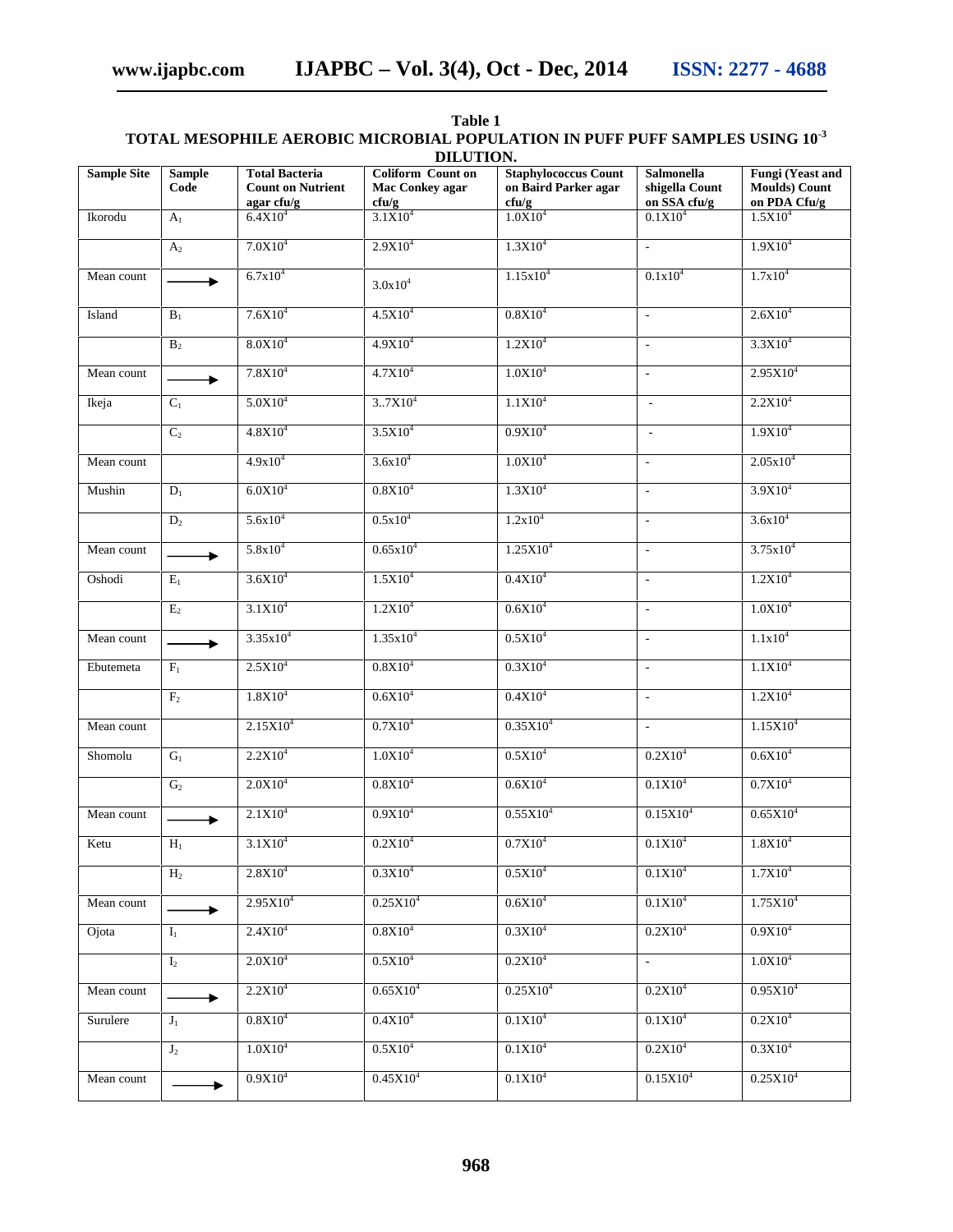| Sample Site   | Sample Code    | Colour/Pigment         | Gram Reaction | Morphology<br>Cellular | Catalase Test | <b>Oxidase Test</b> | <b>Indole Test</b>       | Motility Test            | MR-methyl Orange         | V <sub>p</sub> -Voges    | Urease activity          | Citrate Utilization      | <b>Gelatin Hydrolysis</b> | <b>Starch Hydrolysis</b> | Casein Hydrolysis        | <b>Spore Test</b> | <b>NO3</b> Reduction     | Glucose | Sucrose                  | Lactose                  | Xylose                   | Sorbitol                 | <b>SALICIN</b>           | MANNITOI                 | MALTOSE                  | <b>ARABINOSE</b>         | <b>RAFFINOSE</b>         | FRUCTOSE                 | Probable<br>Identity                             |
|---------------|----------------|------------------------|---------------|------------------------|---------------|---------------------|--------------------------|--------------------------|--------------------------|--------------------------|--------------------------|--------------------------|---------------------------|--------------------------|--------------------------|-------------------|--------------------------|---------|--------------------------|--------------------------|--------------------------|--------------------------|--------------------------|--------------------------|--------------------------|--------------------------|--------------------------|--------------------------|--------------------------------------------------|
| Ikorodu       | A <sub>1</sub> | Cream                  | $+ve$         | Rods                   | $+$           | $+$                 | $\overline{\phantom{a}}$ | $+$                      | $\overline{\phantom{a}}$ | $+$                      | $\overline{\phantom{a}}$ | $\overline{\phantom{a}}$ | $\overline{\phantom{a}}$  | $\overline{\phantom{a}}$ | $+$                      | $+$               | $\overline{\phantom{a}}$ |         | $\overline{\phantom{a}}$ | $\overline{\phantom{a}}$ | $\overline{\phantom{a}}$ | $\overline{\phantom{a}}$ | $\overline{\phantom{a}}$ | $\overline{\phantom{a}}$ | $\overline{\phantom{a}}$ | $+$                      | $\overline{\phantom{a}}$ | $\ddot{+}$               | <b>Bacillus</b><br>badius                        |
|               | A2             | Cream                  | $+ve$         | Rods                   | $+$           | $+$                 | $\overline{\phantom{a}}$ | $+$                      | $\overline{\phantom{a}}$ | $+$                      | $\overline{\phantom{a}}$ | $+$                      | $+$                       | $+$                      | $^{+}$                   | $\! + \!\!\!\!$   | $+$                      |         | $+$                      | $\! +$                   | $\overline{\phantom{a}}$ | $\overline{\phantom{a}}$ | $\overline{\phantom{a}}$ | $\overline{\phantom{a}}$ | $\overline{\phantom{a}}$ | $\sim$                   | $\! +$                   | $+$                      | <b>Bacillus</b><br>amyloliquef<br>asciens        |
| Island        | B1             | Cream                  | $+ve$         | Rods                   | $+$           | $\! + \!\!\!\!$     | $\overline{\phantom{a}}$ | $^{+}$                   | $+$                      | $\overline{\phantom{a}}$ | $\sim$                   | $\overline{\phantom{a}}$ | $^{+}$                    | $+$                      | $^{+}$                   |                   | $+$                      |         | $\overline{\phantom{a}}$ | $\overline{\phantom{a}}$ | $\! +$                   | $\overline{\phantom{a}}$ | $+$                      | $+$                      | $\overline{\phantom{a}}$ | $\blacksquare$           | $\overline{\phantom{a}}$ | $+$                      | <b>Bacillus</b><br>brevis                        |
|               | B <sub>2</sub> | Cream                  | $+ve$         | Rods                   | $+$           | $\! + \!\!\!\!$     | $\overline{\phantom{a}}$ | $^{+}$                   | $\overline{\phantom{a}}$ | $+$                      | $\overline{\phantom{a}}$ | $+$                      | $^{+}$                    | $+$                      | $^{+}$                   |                   | $^{+}$                   |         | $+$                      | $\! +$                   | $\overline{\phantom{a}}$ | $\overline{\phantom{a}}$ | $\overline{\phantom{a}}$ |                          | $\overline{\phantom{a}}$ | $\ddot{}$                | $\overline{\phantom{a}}$ | $+$                      | <b>Bacillus</b><br>subtilis                      |
| Ikeja         | C <sub>1</sub> | Cream                  | $+ve$         | Rods                   | $+$           | $+$                 | $\overline{\phantom{a}}$ | $+$                      | $\overline{\phantom{a}}$ | ٠                        | $\overline{\phantom{a}}$ | $+$                      | $+$                       | $+$                      | $+$                      | $+$               | $+$                      | $+$     | $+$                      | $\overline{\phantom{a}}$ | $+$                      | $\blacksquare$           | $+$                      | $+$                      | $\overline{\phantom{a}}$ | $+$                      | $\overline{\phantom{a}}$ | $+$                      | <b>Bacillus</b><br>megateriu<br>$\boldsymbol{m}$ |
|               | C <sub>2</sub> | Cream                  | $+ve$         | Rods                   | $+$           | $+$                 | $\overline{\phantom{a}}$ | $+$                      | $\sim$                   | $+$                      | $\sim$                   | $\overline{\phantom{a}}$ | $+$                       | $+$                      | $+$                      | $+$               | $+$                      | $+$     | $\sim$                   | $+$                      | $\overline{\phantom{a}}$ | $\blacksquare$           | $\sim$                   | $\sim$                   | $\overline{\phantom{a}}$ | $\blacksquare$           | $\overline{\phantom{a}}$ | $+$                      | <b>Bacillus</b><br>sphaericus                    |
| Mushin        | D <sub>1</sub> | Cream                  | $+ve$         | Rods                   | $+$           | $+$                 | $\overline{\phantom{a}}$ | $\overline{\phantom{a}}$ | $\sim$                   | $^{+}$                   | $\overline{\phantom{a}}$ | $\overline{\phantom{a}}$ | $+$                       | $+$                      | $^{+}$                   | $\! + \!\!\!\!$   | $+$                      | $+$     | $+$                      | $+$                      | $\overline{\phantom{a}}$ | $\blacksquare$           | $\sim$                   | $^{+}$                   | $\overline{\phantom{a}}$ | $\blacksquare$           | $\sim$                   | ÷,                       | <b>Bacillus</b><br>mycoides                      |
|               | D2             | Cream                  | $+ve$         | Rods                   | $+$           | $+$                 | $\overline{\phantom{a}}$ | $+$                      | $\overline{\phantom{a}}$ | $\overline{\phantom{a}}$ | $+$                      | $\overline{\phantom{a}}$ | $\overline{\phantom{a}}$  | $\overline{\phantom{a}}$ | $\overline{\phantom{a}}$ | $+$               | $+$                      | $+$     | $+$                      | $+$                      | $\overline{\phantom{a}}$ | $\blacksquare$           | $\overline{\phantom{a}}$ | $\sim$                   | $+$                      | $\overline{\phantom{a}}$ | $\overline{\phantom{a}}$ |                          | <b>Bacillus</b><br>ureae                         |
| Oshodi        | E1             | Cream                  | $+ve$         | Rods                   | $+$           | $\blacksquare$      | $\overline{\phantom{a}}$ | $\overline{\phantom{a}}$ | $+$                      | $\overline{\phantom{a}}$ | $\overline{a}$           | $\overline{\phantom{a}}$ | $+$                       | $+$                      | $\overline{\phantom{a}}$ | $\sim$            | $\overline{\phantom{a}}$ | $+$     | $\overline{\phantom{a}}$ | $+$                      | $\overline{\phantom{a}}$ | $\blacksquare$           | $\overline{\phantom{a}}$ | $+$                      | $\overline{\phantom{a}}$ | $\overline{a}$           | $\overline{\phantom{a}}$ |                          | Corynebact<br>erium<br>striatum                  |
|               | E2             | Cream<br><b>Butter</b> | $+ve$         | Rods                   | $+$           | $\! + \!\!\!\!$     | $\overline{\phantom{a}}$ | $+$                      | $\sim$                   | $^{+}$                   | $\sim$                   | $+$                      | $+$                       | $+$                      | $^{+}$                   | $\! + \!\!\!\!$   | $+$                      | $+$     | $+$                      | $\! +$                   | $\overline{\phantom{a}}$ | $\blacksquare$           | $\sim$                   | $+$                      | $\overline{\phantom{a}}$ | $\overline{\phantom{a}}$ | $\overline{\phantom{a}}$ | $\sim$                   | <b>Bacillus</b><br>cereus                        |
| Ebute<br>Meta | F1             | Cream<br><b>Butter</b> | $+ve$         | Rods                   | $+$           | $\! + \!\!\!\!$     | $\overline{\phantom{a}}$ | $+$                      | $\sim$                   | $^{+}$                   | $\overline{\phantom{a}}$ | $+$                      | $+$                       | $+$                      | $^{+}$                   | $\! + \!\!\!\!$   | $^{+}$                   |         | $\! +$                   | $\! +$                   | $\overline{\phantom{a}}$ | $\blacksquare$           | $\sim$                   | $\! +$                   | $\sim$                   | $\overline{\phantom{a}}$ | $\overline{\phantom{a}}$ | $\overline{\phantom{a}}$ | <b>Bacillus</b><br>cereus                        |
|               | F2             | Cream                  | $+ve$         | Rods                   | $+$           | $+$                 | $\overline{\phantom{a}}$ | $+$                      | $\sim$                   | $+$                      | $\overline{\phantom{a}}$ | $+$                      | $+$                       | $+$                      | $+$                      | $+$               | $+$                      | $+$     | $+$                      | $+$                      | $+$                      | $+$                      | $+$                      | $+$                      | $+$                      | $+$                      | $+$                      | $+$                      | <b>Bacillus</b><br>polymyxa                      |
| Shomolu       | G1             | Cream                  | $+ve$         | Rods                   |               |                     | $\overline{\phantom{a}}$ | $+$                      | $\sim$                   | $\overline{a}$           |                          | $\overline{\phantom{a}}$ | $\overline{\phantom{a}}$  | $\overline{\phantom{a}}$ | $+$                      | $\! + \!\!\!\!$   | $+$                      | $+$     | $+$                      | $+$                      | $\overline{\phantom{a}}$ | $\overline{\phantom{a}}$ | $\sim$                   | $+$                      | $^{+}$                   |                          | $\overline{\phantom{a}}$ | $+$                      | Clostridiu<br>m tertium                          |

# **TABLE 2**

# **BIOCHEMICAL TEST FOR TOTAL VIABLE ISOLATES ON NUTRIENT AGAR**

## **2.3 Identification of Isolates**

The representative colonies were chosen from each plate based on the colonial morphology similarity; isolates were identified using various number of morphological and biochemical tests such; colonial characterisation, cellular characterisation Gram staining reaction

#### **3.0 RESULT**

#### **4.0 DISCUSSION**

Puff puff is very nutritious and contains nutrients necessary for microbial growth and metabolism which makes it susceptible to microbial contamination. In view of this, it is therefore mandatory that these foods must be free from contamination as much as possible to ensure safety from health problem after consumption and to promote quality assurance.

From the results of the analysis carried out on the puff puff samples as indicated in Tables 2 and 3, the bacteria isolated include *Staphylococcus aureus*, *Pseudomonas aeruginosa*, *Salmonella bongori*, *Escherichia coli*, *Klebsiella pneumonia*, many *Bacillus* sp such as *Bacillus cereus, Bacillus brevis, Bacillus subtilis* e.t.c. The sites A and B in Table 1 have the highest microbial load; these can be attributed to the level of exposure of these products, kind of lifestyle of the people living in those areas; unhygienic practice of the handlers as well as the raw materials.

The presence of *Staphylococcus aureus*, *Salmonella* sp, *Klebsiella* sp and many *Bacillus* sp and *Escherichia coli* suggested the possibility of feacal contamination of the food products due to poor sanitation practice<sup>8</sup>. However, these organisms are environmental contaminants and opportunistic pathogens and have been implicated to cause food borne infection which may result to great economic loss.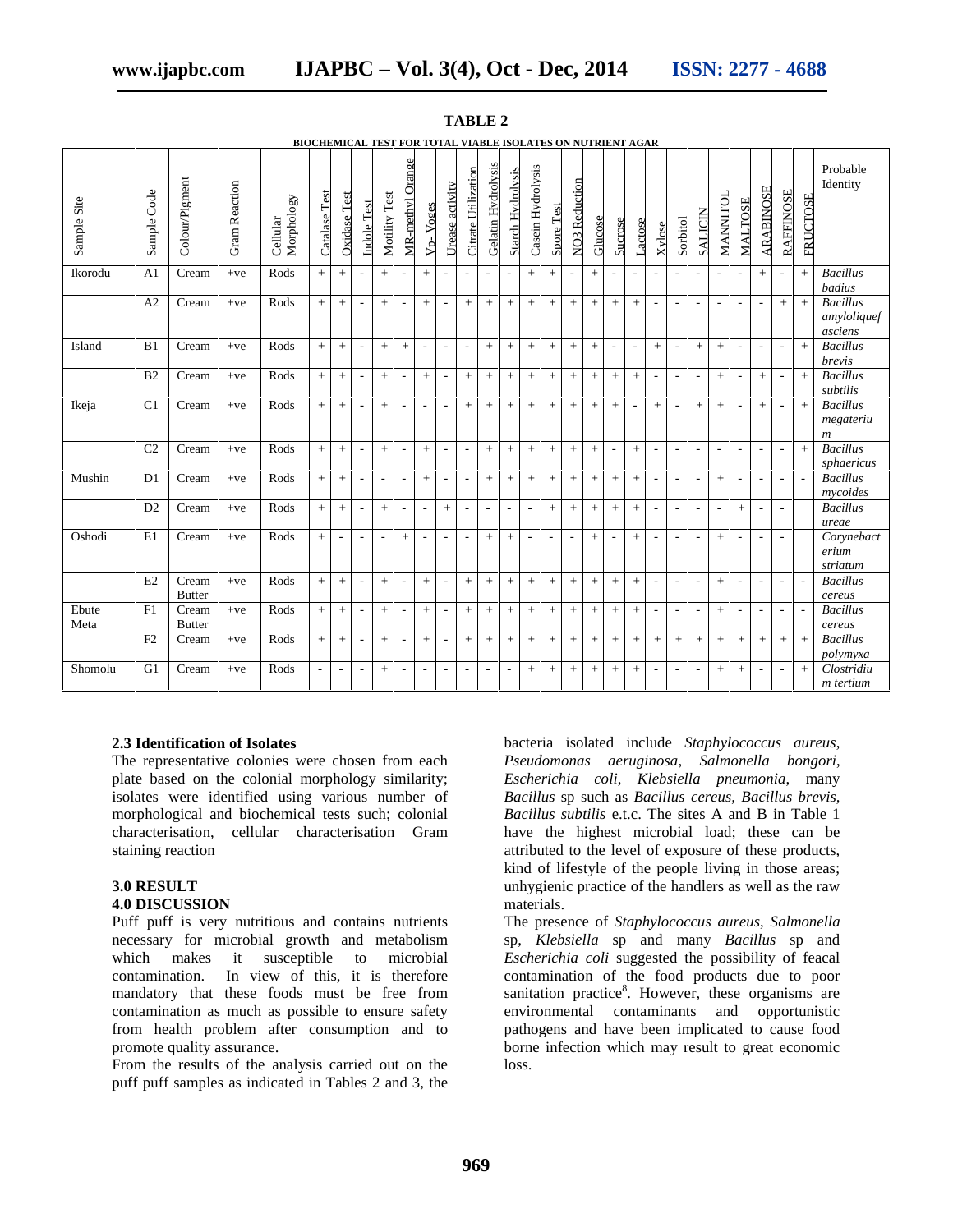# **www.ijapbc.com IJAPBC – Vol. 3(4), Oct - Dec, 2014 ISSN: 2277 - 4688**

|               |                | BIOCHEMICAL TEST FOR STAPHYLOCOCCUS ISOLATES ON BAIRD PARKER AGAR |                      |          |            |               |                          |                          |                          |                          |                          |                          |                             |                          |                          |                          |                          |                          |                          |                |                          |                          |                          |                          |                          |                          |                          |                          |                          |                               |
|---------------|----------------|-------------------------------------------------------------------|----------------------|----------|------------|---------------|--------------------------|--------------------------|--------------------------|--------------------------|--------------------------|--------------------------|-----------------------------|--------------------------|--------------------------|--------------------------|--------------------------|--------------------------|--------------------------|----------------|--------------------------|--------------------------|--------------------------|--------------------------|--------------------------|--------------------------|--------------------------|--------------------------|--------------------------|-------------------------------|
|               |                |                                                                   |                      |          |            |               |                          |                          |                          |                          |                          |                          |                             |                          |                          |                          |                          |                          |                          |                |                          |                          |                          |                          |                          |                          |                          |                          |                          | Probable                      |
| Sample Site   | Sample Code    | Colour                                                            | <b>Gram Reaction</b> | Cellular | Mornhology | Catalase Test | Oxidase Test             | Indole Test              | Motility Test            | MR-methyl Orange         | V <sub>p</sub> -Voges    | Urease activity          | <b>Citrate Utilization</b>  | Gelatin Hydrolysis       | <b>Starch Hydrolysis</b> | Casein Hydrolysis        | Coagulase Test           | <b>No3 Reduction</b>     | Growth in 10%            | <b>GLUCOSE</b> | <b>SUCROSE</b>           | <b>LACTOSE</b>           | <b>XYLOSE</b>            | <b>RIBOSE</b>            | <b>GALACTOSE</b>         | <b>MALTOSE</b>           | <b>MACTOSE</b>           | <b>RAFFINOSE</b>         | <b>ARABINOSE</b>         | Identity                      |
| Ikorodu       | A <sub>1</sub> | White                                                             | $+ve$                | Cocci    |            | $+$           | $+$                      | $\overline{\phantom{a}}$ | L.                       | ÷,                       | $+$                      | ÷,                       | $\overline{\phantom{a}}$    | $\overline{\phantom{a}}$ | ٠                        | $\overline{\phantom{a}}$ |                          | $\overline{\phantom{a}}$ | $^{+}$                   | $+$            |                          | $\, +$                   | $\overline{a}$           | $+$                      | $\overline{\phantom{a}}$ | $\overline{\phantom{a}}$ | $+$                      | $\overline{a}$           | $+$                      | Staphylococu<br>s albus       |
|               | A2             | Orange                                                            | $+ve$                | Cocci    |            | $\ddot{}$     | $\overline{\phantom{a}}$ | $\overline{\phantom{a}}$ | $\overline{\phantom{a}}$ | $\overline{\phantom{a}}$ | $+$                      | $\ddot{}$                | $\overline{\phantom{a}}$    | $\overline{\phantom{a}}$ | $\overline{\phantom{a}}$ | $\overline{\phantom{a}}$ | $\pm$                    | $^{+}$                   | $\ddot{}$                | $\! +$         | $\boldsymbol{+}$         | $\pm$                    | $\overline{\phantom{a}}$ | $\pm$                    | $\, +$                   | $\ddot{}$                | $+$                      | ÷,                       |                          | Staphylococu<br>s cereus      |
| Island        | B <sub>1</sub> | White                                                             | $+ve$                | Cocci    |            | $+$           | $+$                      | $\overline{\phantom{a}}$ | $\sim$                   | $\overline{\phantom{a}}$ | $+$                      | $\sim$                   | $\mathcal{L}_{\mathcal{A}}$ | $\overline{\phantom{a}}$ | $\sim$                   | $\sim$                   | $\sim$                   | $\sim$                   | $+$                      | $+$            | $\boldsymbol{+}$         | $\qquad \qquad +$        | $\overline{a}$           | $+$                      | $\overline{\phantom{a}}$ | $\sim$                   | $+$                      | $\overline{\phantom{a}}$ | $+$                      | Staphylococu<br>s albus       |
|               | B2             | Orange                                                            | $+ve$                | Cocci    |            | $+$           | $\overline{\phantom{a}}$ | $\overline{\phantom{a}}$ | $\sim$                   | $\overline{\phantom{a}}$ | $+$                      | $\sim$                   | $\mathbb{Z}$                | $\overline{\phantom{a}}$ | $\overline{\phantom{a}}$ | $\overline{\phantom{a}}$ | $\overline{a}$           | $\overline{\phantom{a}}$ | $+$                      | $+$            | $\pm$                    | $\ddot{}$                | $+$                      | $+$                      | $\overline{\phantom{a}}$ | $\ddot{}$                | $+$                      | $+$                      | $+$                      | Staphylococu<br>s ariettae    |
| Ikeja         | C <sub>1</sub> | Cream                                                             | $+ve$                | Cocci    |            | $+$           | J.                       | $\overline{\phantom{a}}$ | ÷,                       | $\overline{\phantom{a}}$ | $+$                      | $+$                      | $\overline{\phantom{a}}$    | $\overline{\phantom{a}}$ | $\overline{\phantom{a}}$ | $\overline{\phantom{a}}$ | $\overline{a}$           | $+$                      | $\ddot{}$                | $+$            | $\overline{\phantom{a}}$ | $\ddot{}$                | $\overline{\phantom{a}}$ | $\overline{\phantom{a}}$ | $\overline{\phantom{a}}$ | $+$                      | $\ddot{}$                | ÷,                       |                          | Staphylococu<br>s carirous    |
|               | C <sub>2</sub> | White                                                             | $+ve$                | Cocci    |            | $+$           | ÷,                       | $\overline{\phantom{a}}$ | ÷,                       | $\overline{\phantom{a}}$ | $+$                      | $+$                      | $\overline{\phantom{a}}$    | $\overline{\phantom{a}}$ | $\overline{\phantom{a}}$ | $\overline{\phantom{a}}$ | $\overline{\phantom{a}}$ | $\qquad \qquad +$        | $\ddot{}$                |                |                          | $\, +$                   |                          | $\overline{\phantom{a}}$ | $\overline{\phantom{a}}$ | $^{+}$                   | $\overline{\phantom{a}}$ | ÷,                       |                          | Staphylococu<br>s simulans    |
| Mushin        | D1             | Yellow                                                            | $+ve$                | Cocci    |            | $^{+}$        | $+$                      | $\overline{\phantom{a}}$ | ÷,                       | ÷                        | $\overline{\phantom{a}}$ |                          | $^{+}$                      | $+$                      | $\overline{\phantom{a}}$ | $\overline{\phantom{a}}$ |                          | $^{+}$                   | $\overline{\phantom{a}}$ | $+$            | $\ddot{}$                | $\overline{\phantom{a}}$ | $\ddot{}$                | $\overline{\phantom{a}}$ | $\overline{\phantom{a}}$ |                          | $\pm$                    | $\overline{\phantom{a}}$ |                          | Micrococcus<br>varians        |
|               | D <sub>2</sub> | Orange                                                            | $+ve$                | Cocci    |            | $+$           | $\overline{\phantom{a}}$ | $\overline{\phantom{a}}$ | L,                       | $\overline{\phantom{a}}$ | $\overline{\phantom{a}}$ | $+$                      | $\overline{\phantom{a}}$    | $\overline{\phantom{a}}$ | $\overline{a}$           | $\overline{\phantom{a}}$ | $+$                      | $+$                      | $+$                      | $+$            | $\boldsymbol{+}$         | $+$                      | $\overline{\phantom{a}}$ | $+$                      | $+$                      | $\ddot{}$                | $+$                      | $\overline{\phantom{a}}$ |                          | Staphylococu<br>s aureus      |
| Oshodi        | E1             | Yellow                                                            | $+ve$                | Cocci    |            | $+$           | $+$                      | $\sim$                   |                          | ÷,                       | $+$                      | $+$                      | L.                          | $+$                      | $\overline{a}$           | ÷,                       |                          | $\sim$                   | $\sim$                   | $+$            | $+$                      | $\overline{\phantom{a}}$ | $\ddot{}$                | $\sim$                   | J.                       |                          |                          |                          |                          | Micrococcus<br>kristinae      |
|               | E2             | White                                                             | $+ve$                | Cocci    |            | $^{+}$        | $+$                      | L.                       | ÷,                       | $\overline{\phantom{a}}$ | $\pm$                    | $\overline{\phantom{a}}$ | $\overline{\phantom{a}}$    | $\sim$                   | $\overline{\phantom{a}}$ | $\overline{a}$           |                          | $\sim$                   | $^{+}$                   | $+$            | $\ddot{}$                | $\, +$                   | $\sim$                   | $+$                      | $\sim$                   | $\overline{\phantom{a}}$ | $+$                      | $\overline{\phantom{a}}$ | $^{+}$                   | Staphylococu<br>s albus       |
| Ebute<br>Meta | F1             | Yellow                                                            | $+ve$                | Cocci    |            | $+$           | $\overline{\phantom{a}}$ | $\overline{\phantom{a}}$ | $\overline{\phantom{a}}$ | $\overline{\phantom{a}}$ | $+$                      | $+$                      | $\overline{\phantom{a}}$    | $+$                      | $\overline{\phantom{a}}$ | $\, +$                   | $\overline{\phantom{a}}$ | $\overline{\phantom{a}}$ | $\ddot{}$                | $+$            | $\ddot{}$                | $\ddot{}$                | $\overline{\phantom{a}}$ | $\overline{\phantom{a}}$ | $\overline{\phantom{a}}$ | $\overline{\phantom{a}}$ | $+$                      | $\overline{\phantom{a}}$ | J.                       | Staphylococu<br>s epidermidis |
|               | F2             | Orange                                                            | $+ve$                | Cocci    |            | $+$           | $\overline{\phantom{a}}$ | ÷,                       | L,                       | $\overline{\phantom{a}}$ | $+$                      | $^{+}$                   | $\overline{\phantom{a}}$    | $\overline{\phantom{a}}$ | $\overline{\phantom{a}}$ | $\overline{\phantom{a}}$ | $+$                      | $+$                      | $^{+}$                   | $+$            |                          | $^{+}$                   | $\overline{a}$           | $+$                      | $+$                      | $+$                      | $+$                      | $\overline{\phantom{a}}$ | $\overline{\phantom{a}}$ | Staphylococu<br>s cereus      |
| Shomolu       | G1             | Cream                                                             | $+ve$                | Cocci    |            | $+$           | $\overline{\phantom{a}}$ | L.                       | L,                       | $\sim$                   | $+$                      | $^{+}$                   | $\overline{\phantom{a}}$    | $\overline{\phantom{a}}$ | $\overline{\phantom{a}}$ | $\overline{\phantom{a}}$ | $\overline{a}$           | $+$                      | $\ddot{}$                | $+$            | $+$                      | $\overline{\phantom{a}}$ | L.                       | $\sim$                   | $\sim$                   | $\sim$                   | $+$                      | L.                       |                          | Staphylococu<br>s homines     |
|               | G <sub>2</sub> | Yellow                                                            | $+ve$                | Cocci    |            | $+$           | $+$                      | $\overline{\phantom{a}}$ | $\sim$                   | $\overline{\phantom{a}}$ | $+$                      | $+$                      | $\overline{\phantom{a}}$    | $+$                      | $\sim$                   | $\overline{\phantom{a}}$ | $\overline{a}$           | $\sim$                   | $\overline{\phantom{a}}$ | $+$            | $^{+}$                   | $\overline{\phantom{a}}$ | ÷,                       | $\overline{\phantom{a}}$ | $\sim$                   | $\overline{\phantom{a}}$ | $+$                      | L.                       | ÷                        | <b>Micrococcus</b><br>cadilus |
| Ketu          | H1             | Cream                                                             | $+ve$                | Cocci    |            | $^{+}$        | $\overline{\phantom{a}}$ | $\overline{\phantom{a}}$ | $\overline{a}$           | $\overline{a}$           | $+$                      | $^{+}$                   | $\blacksquare$              | $\overline{\phantom{a}}$ | ÷,                       | $\overline{\phantom{a}}$ |                          | $^{+}$                   | $+$                      | $+$            | $\ddot{}$                | $\overline{\phantom{a}}$ | ÷,                       | $\overline{\phantom{a}}$ | ÷,                       | $\overline{\phantom{a}}$ | $\pm$                    | ÷,                       |                          | Staphylococu<br>s homines     |
|               | H2             | Red                                                               | $+ve$                | Cocci    |            | $+$           | $\overline{\phantom{a}}$ | $\overline{\phantom{a}}$ | $+$                      | $\overline{\phantom{a}}$ | $+$                      | $\overline{\phantom{a}}$ | $\overline{\phantom{a}}$    | $\overline{\phantom{a}}$ | $\overline{\phantom{a}}$ | $\overline{\phantom{a}}$ | $\overline{\phantom{a}}$ | $+$                      | $\overline{\phantom{a}}$ |                | $\overline{\phantom{a}}$ | $\overline{\phantom{a}}$ | $^{+}$                   | $\overline{\phantom{a}}$ | $\overline{\phantom{a}}$ | $+$                      | $+$                      | $\overline{\phantom{a}}$ | J.                       | Micrococcus<br>roseus         |
| Ojota         | I1             | Yellow                                                            | $+ve$                | Cocci    |            | $+$           | $+$                      | $\overline{\phantom{a}}$ | $\sim$                   | $\overline{\phantom{a}}$ | $\overline{\phantom{a}}$ | $+$                      | $\overline{\phantom{a}}$    | $+$                      | $\overline{\phantom{a}}$ | $\overline{\phantom{a}}$ | $\sim$                   | $\overline{\phantom{a}}$ | $+$                      | $+$            | $\boldsymbol{+}$         | $+$                      | $\sim$                   | $\overline{\phantom{a}}$ | $\overline{\phantom{a}}$ | $\overline{\phantom{a}}$ | $\overline{a}$           | $\overline{\phantom{a}}$ | J.                       | Micrococcus<br>luteus         |
|               | I2             | Cream                                                             | $+ve$                | Cocci    |            | $+$           | $\overline{\phantom{a}}$ | $\overline{\phantom{a}}$ | $\sim$                   | $\overline{\phantom{a}}$ | $+$                      | $+$                      | $\mathbb{Z}^2$              | $+$                      | $\overline{\phantom{a}}$ | $\overline{\phantom{a}}$ | $\sim$                   | $+$                      | $+$                      | $+$            | $\pm$                    | $\overline{\phantom{a}}$ | ÷,                       | $\overline{\phantom{a}}$ | $\overline{\phantom{a}}$ | $\overline{\phantom{a}}$ | $+$                      | $\overline{\phantom{a}}$ |                          | Staphylococu<br>s homines     |
| Surulere      | J1             | Red                                                               | $+ve$                | Cocci    |            | $^{+}$        | $\overline{\phantom{a}}$ | $\mathbb{Z}$             | $\ddot{}$                | $\overline{\phantom{a}}$ | $\pm$                    | $\overline{\phantom{a}}$ | $\overline{\phantom{a}}$    | $\overline{\phantom{a}}$ | $\overline{\phantom{a}}$ | $\overline{\phantom{a}}$ | $\overline{\phantom{a}}$ | $\ddot{}$                | $\sim$                   | $^+$           | $\overline{\phantom{a}}$ | $\overline{\phantom{a}}$ | $\ddot{}$                | $\mathbb{Z}$             | $\overline{\phantom{a}}$ | $\pm$                    | $+$                      | $\overline{\phantom{a}}$ | $\overline{\phantom{a}}$ | Micrococcus<br>roseus         |
|               | J2             | Cream                                                             | $+ve$                | Cocci    |            | $+$           | $\overline{\phantom{a}}$ | $\overline{\phantom{a}}$ | ÷,                       | $\overline{\phantom{a}}$ | $\overline{\phantom{a}}$ | $\ddot{}$                | $\overline{\phantom{a}}$    | $\overline{\phantom{a}}$ | $\overline{\phantom{a}}$ | $\overline{\phantom{a}}$ | $\sim$                   | $\ddot{}$                | $^{+}$                   | $+$            | $\ddot{}$                | $\overline{\phantom{a}}$ | $\overline{\phantom{a}}$ | $\overline{\phantom{a}}$ | $\overline{\phantom{a}}$ | $\overline{\phantom{a}}$ | $^{+}$                   | $\overline{a}$           |                          | Staphylococu<br>s homines     |

**TABLE 3 BIOCHEMICAL TEST FOR STAPHYLOCOCCUS ISOLATES ON BAIRD PARKER AGAR**

The presence of *Bacillus cereus* is due to the fact that it is an abundant spore former in soil, air and water, hence can be present in the food sample as a result of exposure of the product on the road side. This report is in agreement to the studies of  $4, 9, 11$ , they isolated similar organisms from sausages, meat pie and sea foods, respectively.

The presence of *Saccharomyces cerevisiae* (baker's yeast) in Table 4 which is non-pathogenic was as a result of the major ingredient in the puff puff samples such as flour and sugar. Analysis showed that puff puff samples from Island had the highest plate count as shown in Table 1; this may be due to the fact that the area is densely populated and the high rate of activities which cause severe environmental pollution that gives rise to the contamination of food product by pathogenic organisms. Puff puff is eaten by all age groups with high popularity amongst school children and youths; it is therefore mandatory that this food must be safe and hygienic. Food borne illness can be prevented by good hygiene practice and clean environment during the preparation of food.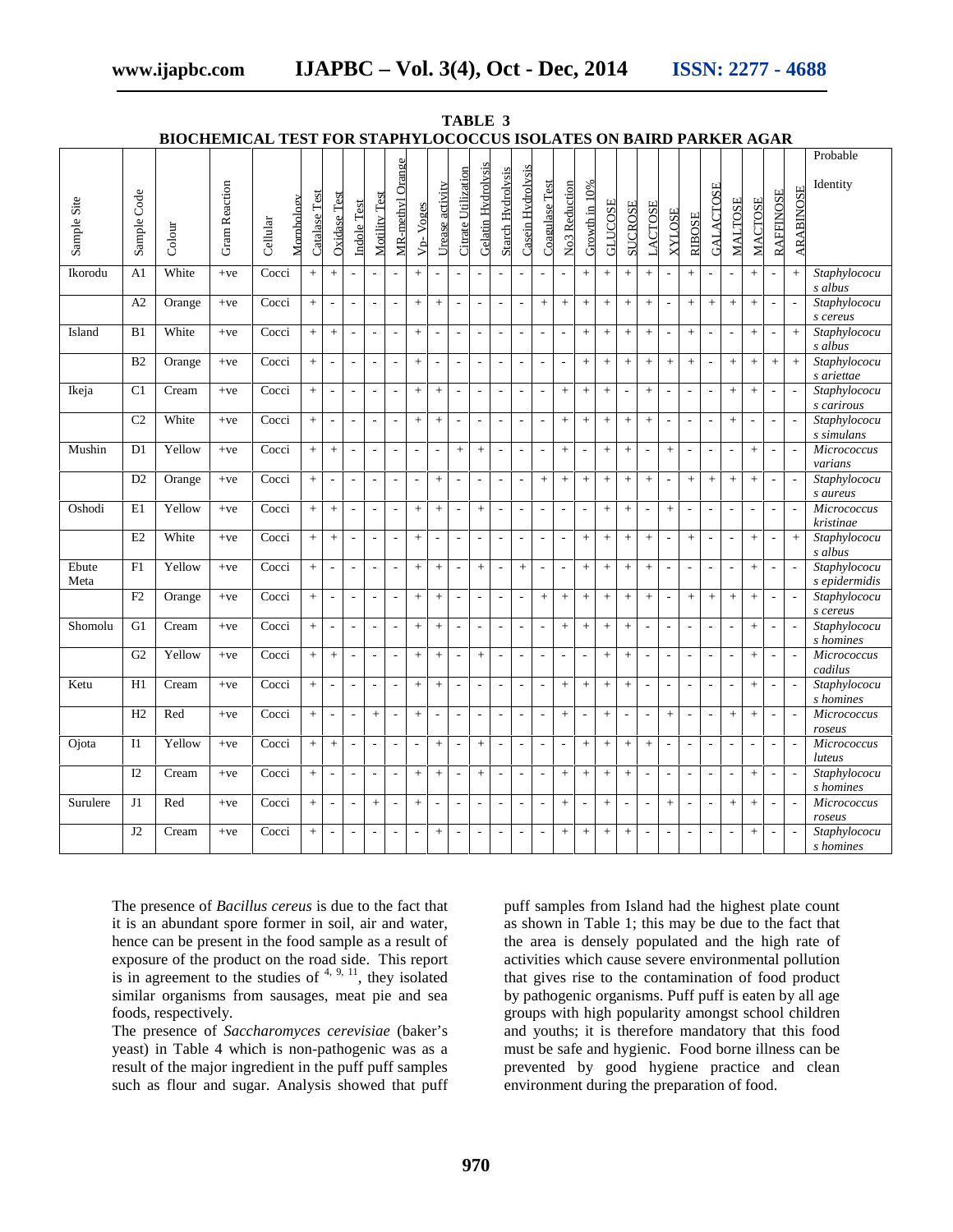|                |             |                | DIOCHEMICAL TEST FON TEAST ISOLATES ON FOTATO DEATTINOSE AGAN (FDA) |               |               |                          |                          |                          |                          |                |                          |                          |                          |                 |                          |                |                          |                          |                          |                          |                          |                             |
|----------------|-------------|----------------|---------------------------------------------------------------------|---------------|---------------|--------------------------|--------------------------|--------------------------|--------------------------|----------------|--------------------------|--------------------------|--------------------------|-----------------|--------------------------|----------------|--------------------------|--------------------------|--------------------------|--------------------------|--------------------------|-----------------------------|
| Sample Site    | Sample Code | Colour         | Cellular Morphoology                                                | Catalase Test | Motility Test | Urrease test             | Ascospore Formation      | Pseudomycellium          | NO3 reduction            | <b>GLUCOSE</b> | <b>XYLOSE</b>            | <b>RAFFINOSE</b>         | <b>SUCROSE</b>           | <b>FRUCTOSE</b> | <b>LACTOSE</b>           | <b>MALTOSE</b> | MANNITOL                 | <b>MELIBIOSE</b>         | <b>TREHALOSE</b>         | <b>GALACTOSE</b>         | <b>ARABINOSE</b>         | Probable<br>Identity        |
| Ikorodu        | YA          | Cream          | Oval,<br><b>Budding</b>                                             | $+$           | $+$           | $\blacksquare$           | $+$                      | $\sim$                   | ÷,                       | $+$            |                          | $+$                      | $+$                      | $^{+}$          |                          | $+$            |                          | $+$                      | $+$                      | $+$                      | $+$                      | Saccharomyces<br>cerevisiae |
| Island         | YB          | Cream          | Oval<br><b>Budding</b>                                              | $+$           | $+$           | $\overline{\phantom{a}}$ | $+$                      | $\sim$                   | ÷,                       | $+$            | $\overline{\phantom{a}}$ | $+$                      | $+$                      | $+$             | $\overline{\phantom{a}}$ | $+$            | $\overline{\phantom{a}}$ | $+$                      | $+$                      | $+$                      | $+$                      | Saccharomyces<br>cerevisiae |
| Ikeja          | YC          | Cream          | Ellipsoidal                                                         | $+$           | $+$           | $\overline{\phantom{a}}$ | $\ddot{}$                | $\overline{\phantom{a}}$ | ÷,                       | $+$            |                          |                          |                          | $\! +$          | $\overline{a}$           | $\! +$         | $\overline{a}$           | $\overline{a}$           | ٠                        | ä,                       | $\overline{\phantom{a}}$ | Saccharomyces<br>rouxil     |
| Mushin         | YD          | Cream          | Small<br>Cylindrical<br>/ Oval                                      | $+$           | $+$           | $\blacksquare$           | $\blacksquare$           | $\ddot{}$                | ÷,                       | $+$            | $+$                      | ٠                        | $+$                      | $+$             | $\overline{\phantom{a}}$ | ٠              | ٠                        | $\overline{a}$           | $\overline{\phantom{a}}$ | ä,                       | $\overline{\phantom{a}}$ | Candida valida              |
| Oshodi         | <b>YE</b>   | Cream          | Cylindrical<br>/ Oval                                               | $+$           | $+$           | $\overline{\phantom{a}}$ | $\overline{\phantom{a}}$ | $\ddot{+}$               | ÷,                       | $+$            | $+$                      |                          | $+$                      | $+$             |                          |                |                          |                          |                          |                          | ÷,                       | Candida valida              |
| Ebute<br>metta | YF          | Cream          | Oval.<br><b>Budding</b>                                             | $\pm$         | $+$           | $\sim$                   | $+$                      | $\sim$                   | ÷,                       | $+$            | $\overline{\phantom{a}}$ | $+$                      | $+$                      | $+$             | $\overline{\phantom{a}}$ | $+$            | $\overline{a}$           | $^{+}$                   | $+$                      | $+$                      | $+$                      | Saccharomyces<br>cerevisiae |
| Shomolu        | YG          | Cream          | Oval.<br><b>Budding</b>                                             | $+$           | $+$           | ÷,                       | $+$                      | ÷,                       | $\overline{\phantom{a}}$ | $+$            |                          | $+$                      | $+$                      | $+$             |                          | $+$            | ٠                        | $+$                      | $+$                      | $+$                      | $+$                      | Saccharomyces<br>cerevisiae |
| Ketu           | YH          | Cream<br>white | Oval.<br>Round,<br>Budding                                          | $+$           | $+$           | $\overline{\phantom{a}}$ | $+$                      | $\overline{\phantom{a}}$ | $\overline{\phantom{a}}$ | $+$            |                          | $+$                      | $+$                      | $+$             |                          | $+$            |                          | $+$                      | $+$                      | $+$                      | $+$                      | Saccharomyces<br>cerevisiae |
| Ojota          | YI          | Cream<br>white | Ellipsoidal                                                         | $\pm$         | $+$           | $\sim$                   | $\, +$                   | $\sim$                   | $\overline{\phantom{a}}$ | $+$            | $\overline{\phantom{a}}$ | $\overline{\phantom{a}}$ | $\overline{\phantom{a}}$ | $^{+}$          | $\overline{\phantom{a}}$ | $^{+}$         | $\overline{\phantom{a}}$ | $\overline{\phantom{a}}$ | $\overline{\phantom{a}}$ | $\overline{\phantom{a}}$ | $\overline{\phantom{a}}$ | Saccharomyces<br>rouxil     |
| Surulere       | YJ          | Cream          | Oval/Roun<br>d<br>Cylindrical                                       | $+$           | $+$           | $\overline{\phantom{a}}$ | $\overline{\phantom{a}}$ | $+$                      | $\overline{a}$           | $+$            | $+$                      | ٠                        | $+$                      | $+$             | ٠                        | ٠              |                          | ٠                        | $\overline{\phantom{a}}$ | ÷,                       | ÷,                       | Candida valida              |

**TABLE 4 BIOCHEMICAL TEST FOR YEAST ISOLATES ON POTATO DEXTTROSE AGAR (PDA)**

#### **5.0 CONCLUSION**

In conclusion, different bacteria and yeast isolated from puff puff samples are members of the family *Enterobacteriacea* namely *Staphylococcus aureus*, *Bacillus* sp, *Salmonella* sp, *Escherichia coli, Klebsiella* sp and *Pseudomonas aeruginosa*. The presence of *Staphyloccoccus aureus* could be traced to the fact that it is abundant in human body (skin, nails, hair). *Staphyloccoccus aureus* is known to cause *Enterotoxigenicity* due to the production of enterotoxin. Some *Bacillus* sp such as *Bacillus* cereus are food poisoning bacteria while Salmonella bongori is responsible for gastrointestinal disease called Salmonellosis, characterized by cramping and diarrhea. Also the fungal isolated includes *Saccharomyces cerevisiae, Saccharomyces rouxii* and *Candida validass*.

Therefore, the presence of these organisms in the puff puff is of public health significance since these food products are marketed without proper supervision from regulatory authorities like National Agency for Food and Drug Administration Control (NAFDAC),

Food Agency Organization (FAO) and Standard Organization of Nigeria (SON).

#### **5.1 RECOMMENDATION**

From this research work, it was observed that improper packaging, lack of good storage and management of raw materials from wholesalers' end and unhygienic practices are involved during processing and these have contributed to the high microbial load of this snack.

It is therefore recommended that the following should be adhered to:

- The National Agency for Food and Drug Administration Control (NAFDAC) should enforce law on standard packaging of Puff puff before they are being displayed on market stands instead of exposing them into a glass boxes.
- Raw materials should be washed and clean thoroughly before they are used in the production of food products.